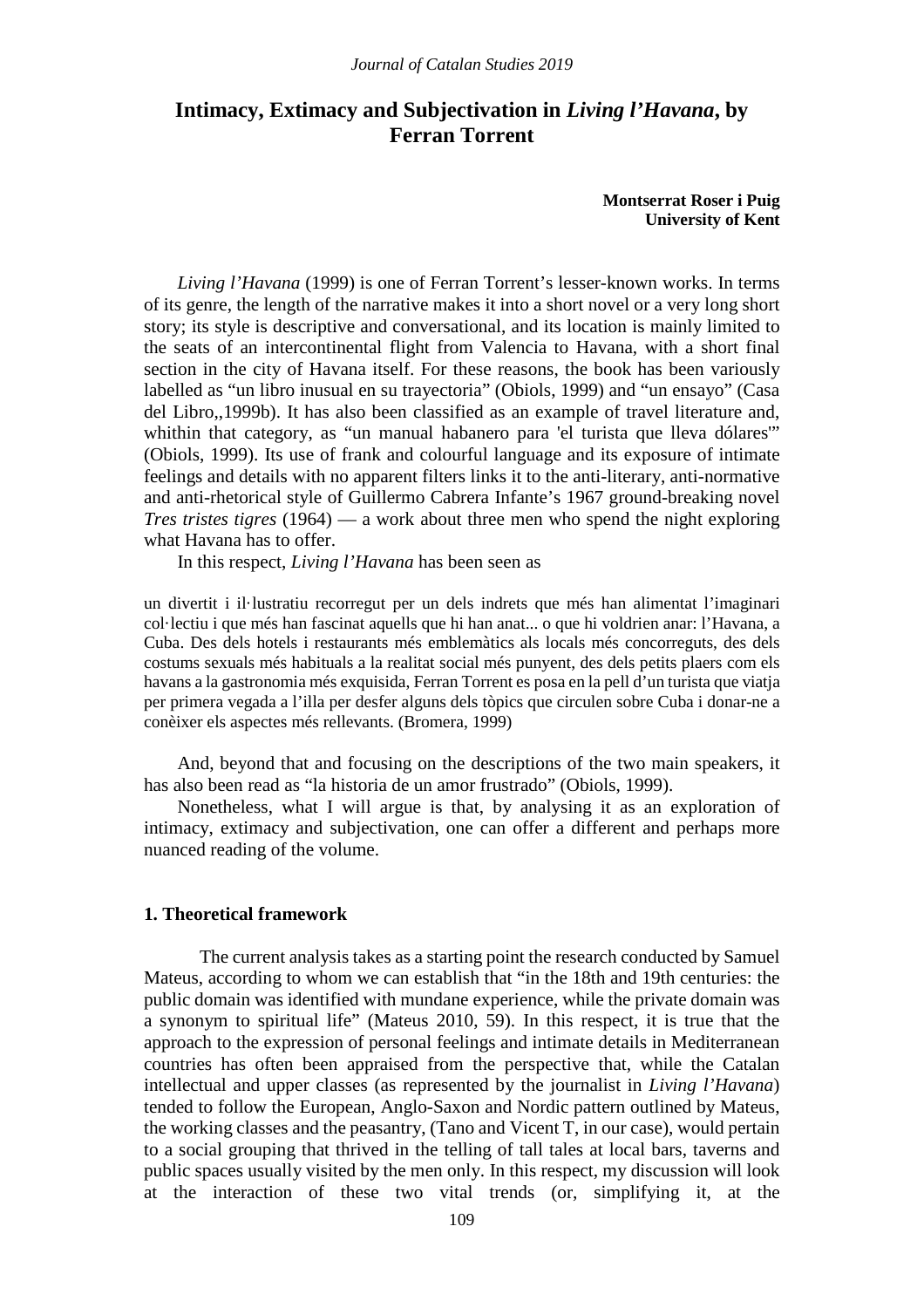Nordic/Mediterranean dichotomy) in order to explore the complexities that such a coexistence produces in the mind of the relatively well-educated contemporary reader of *Living l'Havana*. That is, going back to the value judgements that Mateus' perspective offered, we will assess whether mundane experience can genuinely be regarded as unsophisticated and whether spiritual experience is the only one that can be regarded as transcendental — a view which seems to have been widely held until as recently as the secular 1990s, when it was still believed that

Modernity established a strong focus on the individual, making intimacy a central dimension of privacy. Intimacy was the place where an inner self was formed and where singularity was obtained apart from the public and from society. Interior meant an inward and isolated space of self-definition and personality development. […] [And,] without intimacy, secrecy and closure, man could not have a chance to fulfil himself. (Mateus 2010, 62)

We will therefore argue that things have changed considerably in recent times and that in contemporary societies, including those of the Catalan-speaking lands, we now encounter quite the opposite, that is, a deliberate disclosure of intimacy which has become almost acceptable to the general public. In this respect, we find that the concept of intimacy has been totally transfigured through "the mediatisation of publicness, the personal invasion of public discourse, the change of media programs in order to reflect individual problems, the inflection of private discourses to a more confessional tone,[and] the mounting technologies of privacy-sharing" (Mateus 2010, 62). This is how, since the 1990s, as the public and private domains merged, interior and exterior became mixed. According to Mateus, extimacy is now a space where "intimate and exterior become simultaneous" and where "unlike in modern times, intimacy seems only to be complete when it is exhibited in the public domain" (2010, 57); or, as Jacques Lacan put it, extimacy is a concept which can be translated as 'public intimacy' or 'exposed intimacy' (as quoted in Elizande, 2003).

The main distinction between modern and contemporary intimacy would therefore be that, while the former was physical (in that people valued their private lives at home behind closed doors, in a self-contained space unreachable by intruding others), the latter has turned both emotional and relational and it relies on the establishment of the intersubjective involvements that would, in earlier times, been expected only from the unsophisticated classes. That is to say that, from today's more cultured individual's point of view, "what used to be an absolute secret may today be a topic of public discussion in the media"; "what used to proudly pertain to the intimate realm is nowadays placidly flaunted" and "people's private life is being, at the present, purposely or unwillingly, exhibited" (Mateus 2010, 62-63). What is curious, nonetheless, is that in our text, rather than following this transformation in the social development of either a single individual or of a group representative of the whole society, what we are presented with is a triple act in which our two peasants are just being themselves in the traditional, male, popular way and we, the reporter and ourselves as modern readers, are responding with fascination and a tinge of morbidity to what we perceive as vaguely embarrassing and totally politically incorrect. What I would like to suggest is that, it is precisely the contradiction between the traditional Mediterranean peasant's model, the educated Mediterranean mixed readership and the Nordic model presented by Mateus, that makes *Living l'Havana* such a gripping read.

The concept of extimacy has been further defined by David Pavón Cuéllar in terms of its debunking of physical oppositions. For him,

Extimacy indicates the non-distinction and essential identity between the dual terms of the outside and the deepest inside, the exterior and the most interior of the psyche, the outer world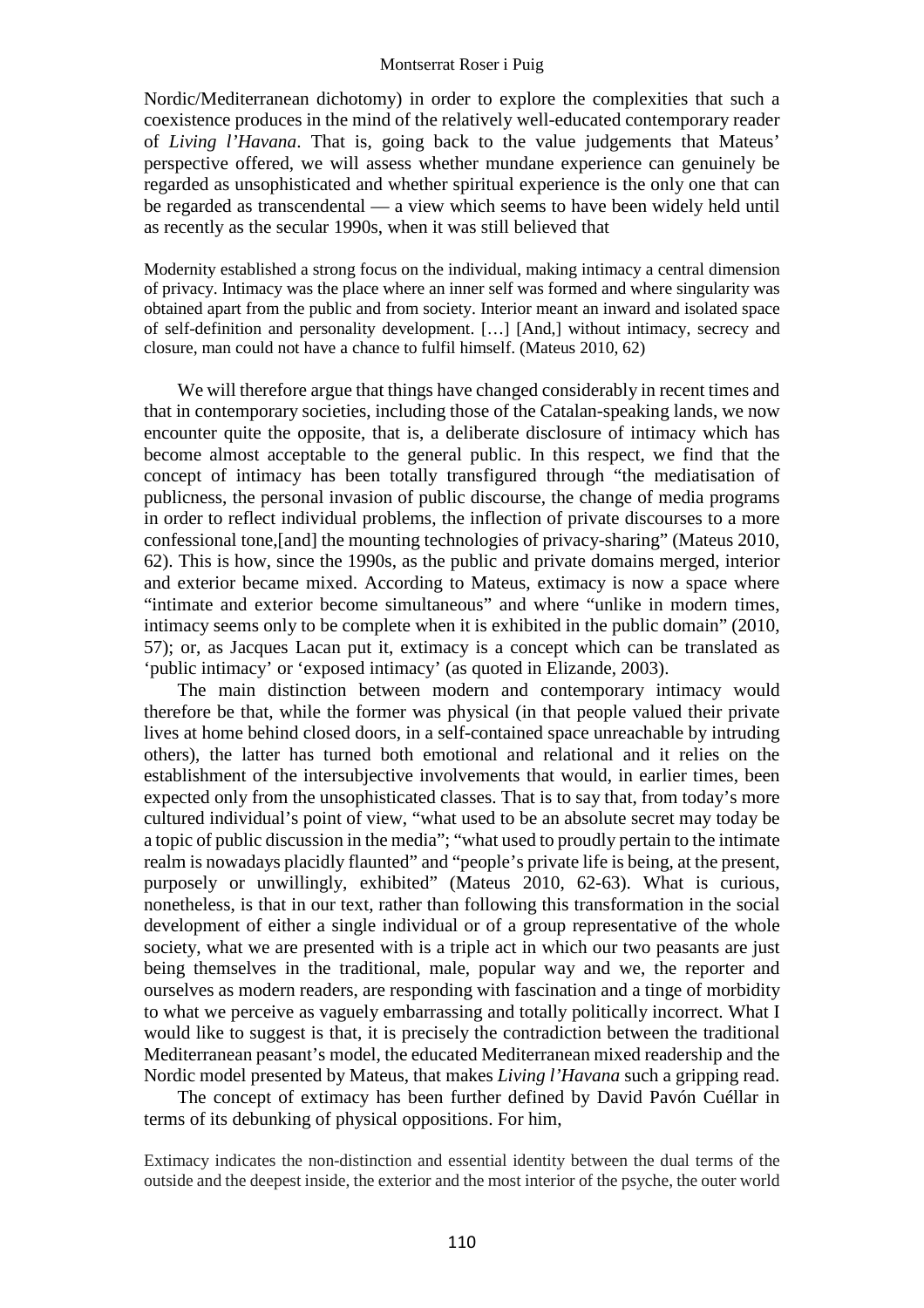#### *Journal of Catalan Studies 2019*

and the inner world of the subject, culture and the core of personality, the social and the mental, surface and depth, behaviour and thoughts or feelings. (Pavón Cuéllar 2014, 661)

And that feeds into the current outward-facing belief explained by Hannah Arendt that "beings and animals are themselves beings of appearance predestined to being able to see and be seen, to hear and be heard, to touch and be touched" (1999, 30). From that perspective, "living beings are simultaneously subjects and objects" because they can watch and be watched. Not only that, but for her, a key element of being alive is that it "denotes an impulse to self-display corresponding to apparent dimension" (1999, 31). From this it follows that extimacy is a movement towards exteriority, towards he public gaze, towards the look of others. Unlike intimacy, extimacy is characterised by the exposure of individual's inner, most subjective core and is sustained by the genuine desire the individual feels to communicate his or her interior and psychological state (Tisseron 2005, 52).

#### **2.** *Living l'Havana* **and extimacy**

Bearing in mind the ideas outlined above, it seems relevant that Ferran Torrent wrote this particular book in the late nineteen nineties when intimacy went public, reality TV blossomed, and the social media boom was just about to happen. *Living l'Havana* can, in this context, be seen as a clear example of public disclosure and can therefore be analysed in the light of the critical scholarship that has been recently developed around the study of the impact exerted by reality programmes upon TV audiences. That is, we can view it as a case of extimacy where "the interior's public revelation is part of the process where the self-accomplishment of the individual relies on other's opinion to succeed" (Mateus 2010, 63); and where the influence of the media, especially television, plays a major role by offering a wide range of opportunities for both the transmission of public confessions and for the creation of a public and shareable intimacy.

The 1990s appearance of TV reality shows participates in the phenomenon of extimacy giving the masses the opportunity to make a statement and express themselves differently. As Dominique Mehl has is, television's image gives an additional impetus to the extimacy tendency of promoting an emotional publicness in which affection has the same value as reason (cited by Mateus 2010, 68). By moving away from the knowledge imparted by the specialists and giving the word to the average man, we obtain an enlightened perspective of our own life from which there simultaneously emerges a collective and social project based on personal experience and not on rational knowledge. According to Mehl, "[r]eality shows, confession shows, documentaries on the personal experience of anonymous people, 'forum' television, 'truth' television, 'town meeting' television — all these types of programme that mushroomed at the start of the 1990s, are based on what ordinary people have to say" (1996, 75).

The use of television techniques in the narrative introduces the society's gaze directly into the emotion's core giving a face to a formal sentiment. The tears one drops in front of an audience make the deepest and most private emotions visible and "it is this transparency, this intimacy's capacity to be seen by anyone, that strikes us most" (Mateus 2010, 64). According to Mehl, reality TV breaks habits and taboos by showing what was previously thought unfit to be seen, and yet it provides an opportunity to air genuine distress, real problems, and honest expressions of need (1996, 75). This is something that we see very clearly in the tripartite chat between *Living l'Havana'*s nameless protagonist, Vicent T. and Tano, where we find a clear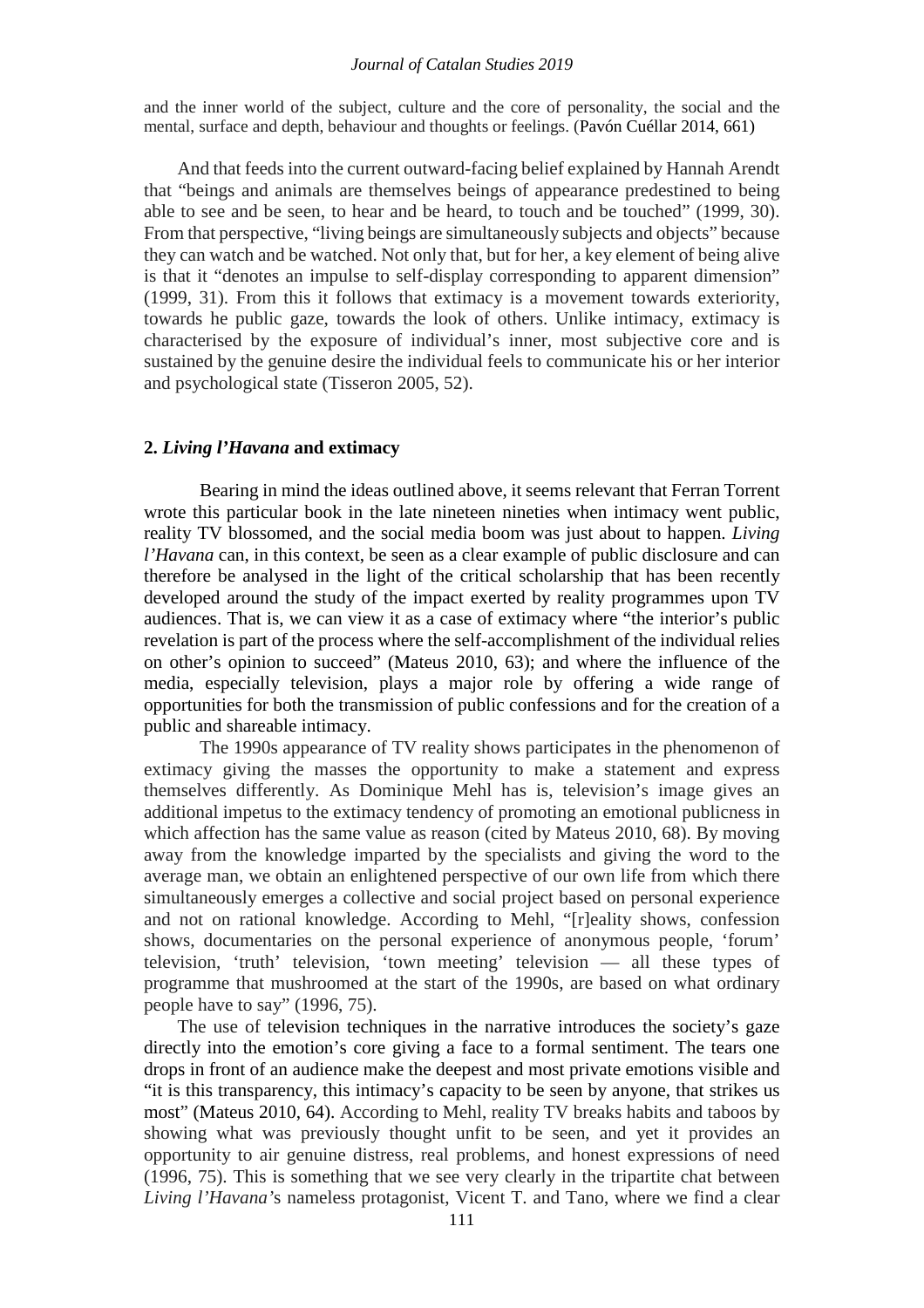desire to share secrets (specific tips and warnings on how to deal with the emotions created by the intense affective and sexual relationships that Vicent T. and Tano reveal, and their desire to give voice to old emotional traumas that, in the mind of the characters, explain and to some extent justify their touristic habits).

My contention is that *Living l'Havana* displays some characteristics of each one of the 4 types of reality shows identified by Mehl (the personal message, the therapeutic unburdening, the confession on camera and the public message), but with the highest prominence of the latter, the public message:

In this case the reason for giving public testimony is to issue warnings to the community, to give advice or precepts that others may follow, and suggest lessons that can be applied in other contexts. These lessons do not however derive from established wisdom but from individual experience. Exemplary accounts or emblematic characters provide the transition between the individual and the general. […] On questions concerning morals, private lives, certain special interests and, more generally, cultural differences, the television of intimacy acts as a sounding board for or even // replaces local associations and identity groups. (Mehl 1996, 75-76)

What is interesting is the way in which this type of programmes work on the basis of subversion of intellectual authority. That is, the television of intimacy, "poses the question of the status of expertise and the value of personal testimony in the public space" (Mehl 1996, 77) because, while

the rationally-based public space relies on knowledge, expertise, opinions and beliefs, buttressed by learning or references to systems of thought […] the public space based on experience accords validity to emotions, promotes expression by non-experts, and fosters individuality. It offers individual examples, evocative cases and emblematic figures. It gives a platform to users, consumers and ordinary members of society. […] It swings towards initiation and learning through experience; it bathes in light and shade. (Mehl 1996, 77)

Indeed, Alain Ehrenberg announced that "subjectivity has become a collective matter" but on the other side of the coin, "public rules, norms and laws have been privatised, rewritten and reformulated in individual private lives: for instance, the matrimonial bond, divorce (or demarriage), sexual roles, educational convictions and mourning" (quoted in Mehl 1996, 79). Neither religion, norms, nor shared beliefs are now available to signpost the terrain and lay down what should be kept to oneself and what can be said to others. Everyone defines their own limits and boundaries in their own way (80).

In this respect, the idea of becoming a minor celebrity capable of influencing an audience is indeed a trigger for further disclosure. In our case, for instance, it is amusing to see how, after the account of his experiences as a sexual tourist in Havana is already underway, Vicent T. finds out that the narrator of our story is in fact a journalist, his attitude becomes even more enthusiastic:

— Un moment —el vaig tallar en sec. Estava interessat en el seu relat i pretenia evitar que alterara l'ordre cronològic encetat—. Ens havíem quedat en el conflicte entre el món que nosaltres representem i les cubanes.

−Cony, sembles un periodista.

–Ho sóc.

 $-i$ De veritat?

–De fet, potser faré un reportatge sobre l'Havana.

–Home, haver-m'ho dit! Si ho haguera sabut t'hauria detallat més les coses. (Torrent 1999, 175)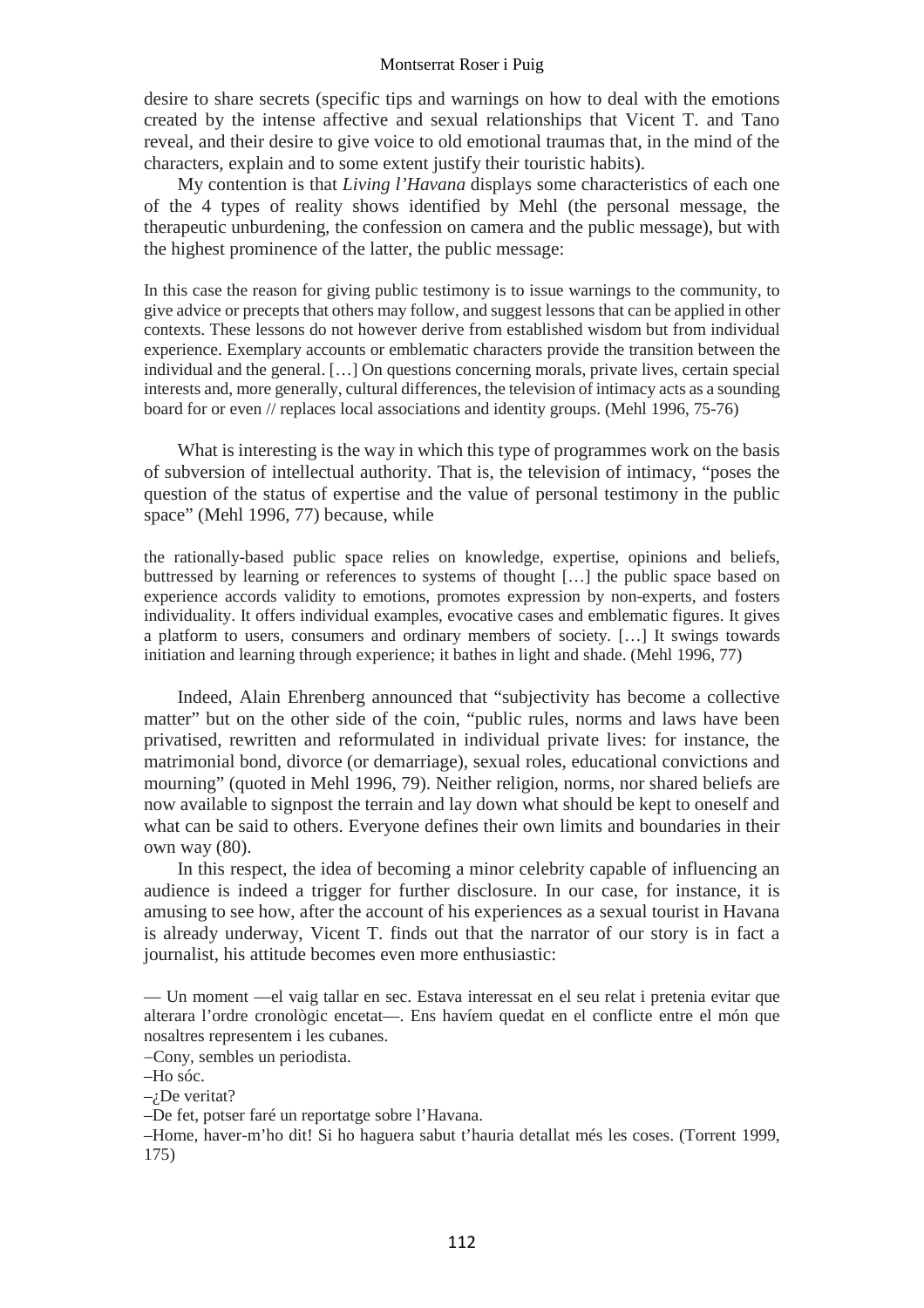#### *Journal of Catalan Studies 2019*

This interest in the gory detail is a clear characteristic of the reality discourse. It links with the power attributed to the telling of a good anecdote and at the same time it gives justification to the disclosure of fascinating information too exciting to withhold before a keen audience. This is what prompts Vicent T. to swiftly asks Tano:

Tano, explica-li ací al company el numeret de la "lavadora" que et fa la Merceditas. En veu baixa, Tano, que jo li pregue. La "lavadora" ...ui, la "lavadora", repetí somiador com aquell que evoca moments inoblidables de la seua vida... (Torrent 1999, 294)

As we can see, even though Vicent T. asks Tano to keep his voice low, he immediately surrenders to the account and its disclosure, as something which will be inevitably shared with all other passengers on the plane. We can therefore see how

Intimacy is no longer determined by 'morality' or the representation of modesty, it has become a subject to individual definitions formulated in interaction with the encouragements or condemnations of the social fabric, which are themselves formed in a purely empirical way. As our societies entered the era of cultural liberalism, they also entered the era of cultural relativism. Modesty, decency, reserve and intimacy are caught up in this twofold movement which results in the subjectivization of value systems. (Mehl 1996, 80)

However, while private space, private life and now intimacy have become visible, the innermost being is for the moment still kept out of the spotlight. Matters of conscience, introspection, pondering motives and indecision are resolved away from the public gaze, and (for the time being?) in the shadows. That is, the personal stories behind Vicent T. and Tano's revelations are not fully accounted for. Instead, they make quite an attempt at keeping them secret and it is their inability to handle themselves in the disciplined way that a philosopher or academic would, what allows the audience (or the reader it this case) to piece together a rough version of what lays within their armour.

Those who appear on the television of intimacy bear witness to this; even while revealing themselves, they redraw the borders of their 'secret garden'. While unburdening themselves, they retain their singularity [and] their personal reserve survives the ordeal intact. (Mehl 1996, 80)

To compound the effect of this technique, a further element of comedy introduced by Ferran Torrent in our novel, is precisely the handling of timing. That is, Vicent T. talks to the protagonist about his love, Maite, when Tano goes to the toilet and abruptly changes the topic of conversation when he comes back, and Tano also talks about Merceditas when Vicent T.'s turn to use the facilities comes but abruptly changes the topic of conversation on his return. Therefore, even though there are parts of their individual revelations that they will not disclose in front of each other, we (the readers turned audience) tend to trust what we see, and as spectators of one another we seem to witness what we identify as "individual authenticity" (Mateus 2012, 209) and that satisfies us.

## **3. Sex tourism in Cuba**

<span id="page-4-0"></span> $\overline{a}$ 

In both Patricia Tomé and Teresa Marrero's analyses of the development of modern sex tourism in Cuba in the *periodo especial* of the [1](#page-4-0)980s and 90s<sup>1</sup> it is evident that the

<sup>1</sup> Relevant when bearing in mind that Torrent's book was written in 1999.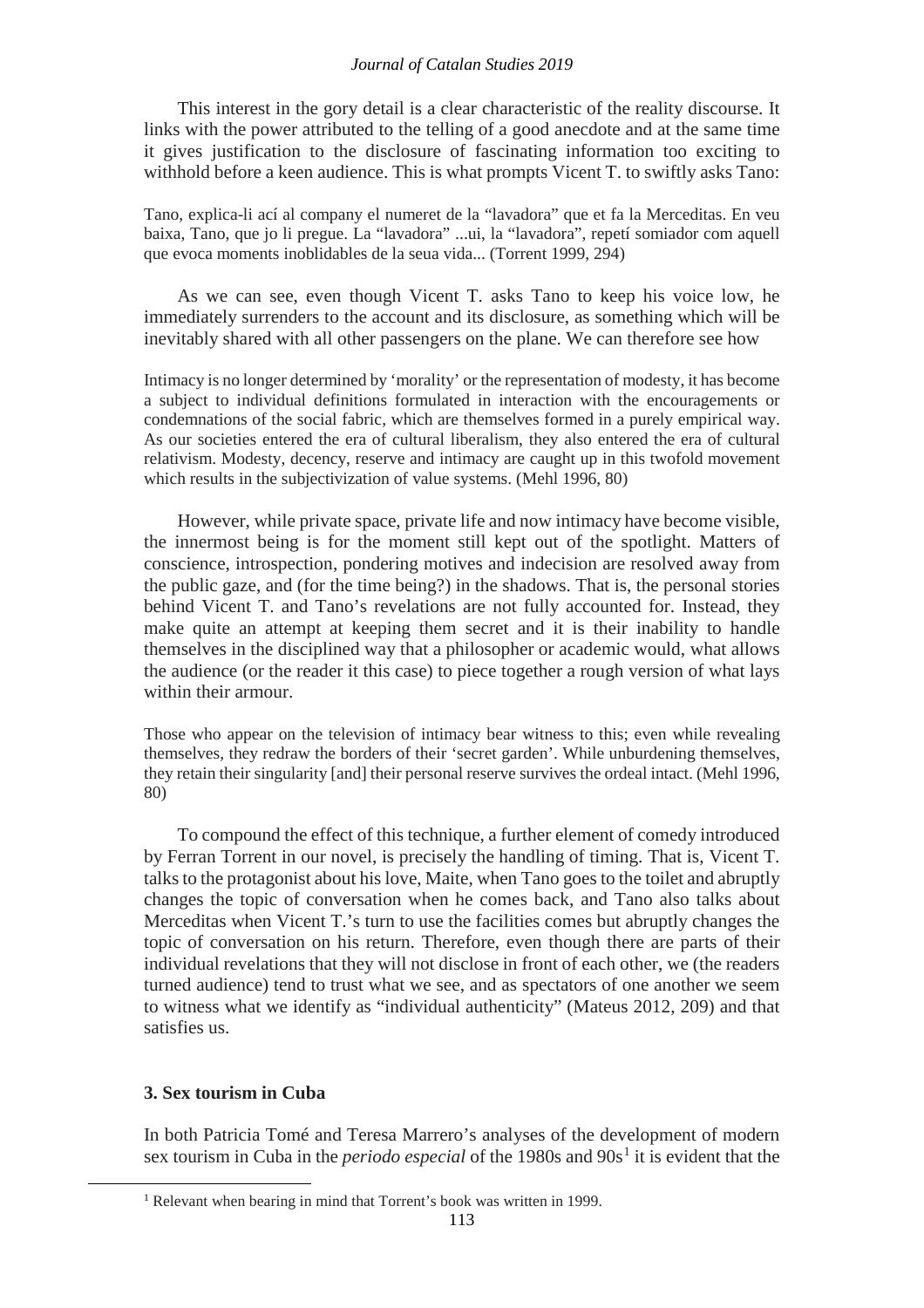collapse of the Soviet Union and the continued U.S. embargo on the island lead to the identification of tourism as the only immediate source of foreign income for the country. From that point on, sex tourism was openly advertised in Spain, Italy, Canada, Germany and Mexico and the thirst for sexual services became the main driver for many of the tourists visiting Cuba (Tomé 2009, 58; Marrero 2003, 235). What is more, according to Tomé, the profile of the customers amongst which this type of holiday flourished is exactly that of Vicent T. and Tano:

En España, uno de los países con mayor número de turistas que visitan la isla anualmente, inclusive se conoce el nombre de *turipepes* a aquellos hombres de negocios de mediana edad, solos y ávidos de sexo fácil y exótico, que viajan frecuentemente a Cuba para encontrar a su *jinetera especial.* (Tomé [2](#page-5-0)009, 68)<sup>2</sup>

Like the prototypical *turipepes*, Vicent T. and Tano are drawn to Havana because what sells in Cuba is right on the dance floor: rum, cigars and the *mulattas* (Marrero 2003, 245). More specifically, we see how, simultaneously with the easy pleasures of music, alcohol and quality smoking, sexual tourism creates powerful images, fantasies and desires that are inextricably tied up with race and gender (Brennan 2004, 709). That is so because, according Marrero, from a historical perspective:

As a household slave, the mulatta's body was held as an accessible / penetrable object of male pleasure. Rights of ownership were involved, refusal by the mulatta woman, impossible. Her subjectivity violated, she became an object of desire. She became Other. (Marrero 2003, 245)

Therefore, "certain European, Canadian and American consumers" showed a clear preference for "the exoticism of the Cuban, hot mulatta" (Marrero 2003, 245). More specifically, and as seen in our novel, this category of women became the focus of attention of those men who had been rejected by their local women and whom, as our narrative shows, blindly believe in their assured servitude and, consequently see then as a warrant of their absolute immunity to being rejected again. This makes the topic of "the fling with the mulatta" a most successful fantasy, especially when we see it in the context of a big success for the anti-hero — a topic which Torrent will certainly explore:

 $-$  *i*.Hi vas molt?

<span id="page-5-0"></span> $\overline{a}$ 

[Vicent T.] va somriure, com si haguera estat esperant just la pregunta que a ell li donava l'envit oportú per exhibir el seu parloteig obsequiós amb mi. Des del 90, quatre o cinc vegades cada any. Però mai un estiu. [...] Què saps de Cuba?

— Doncs que tenen un bon rom, excel·lents puros, les mulates..., en fi, el que tothom coneix. — Et contaré algunes coses sobre les mulates, o millor, sobre les cubanes. (Torrent 1999, 82)

In the descriptions that follow, we see how Havana becomes a paradise for losers, that is, for men who have proven unable to keep up with female emancipation and acquisition of individual rights. These men, as explained by Mehl, are perfectly happy to rewrite their set of morals and to proudly share their non-intellectual, escape route with other people like them. As Vicent T. explains:

Vinc a l'Havana per elles, però no per una en concret. Hi vinc també motivat per la nostàlgia. A l'Havana, a Cuba, el temps s'ha parat. És com si tornares als anys seixanta. Els cotxes, les formes de vida, els costums... gairebé tot et remet, per a la gent de la nostra generació, al passat. (Torrent 1999, 100)

<sup>2</sup> It has been said that Torrent had an uncle who had the habit of disappearing for countless Caribbean solo holidays but who never told anyone what exactly he was up to, causing much intrigue in the family.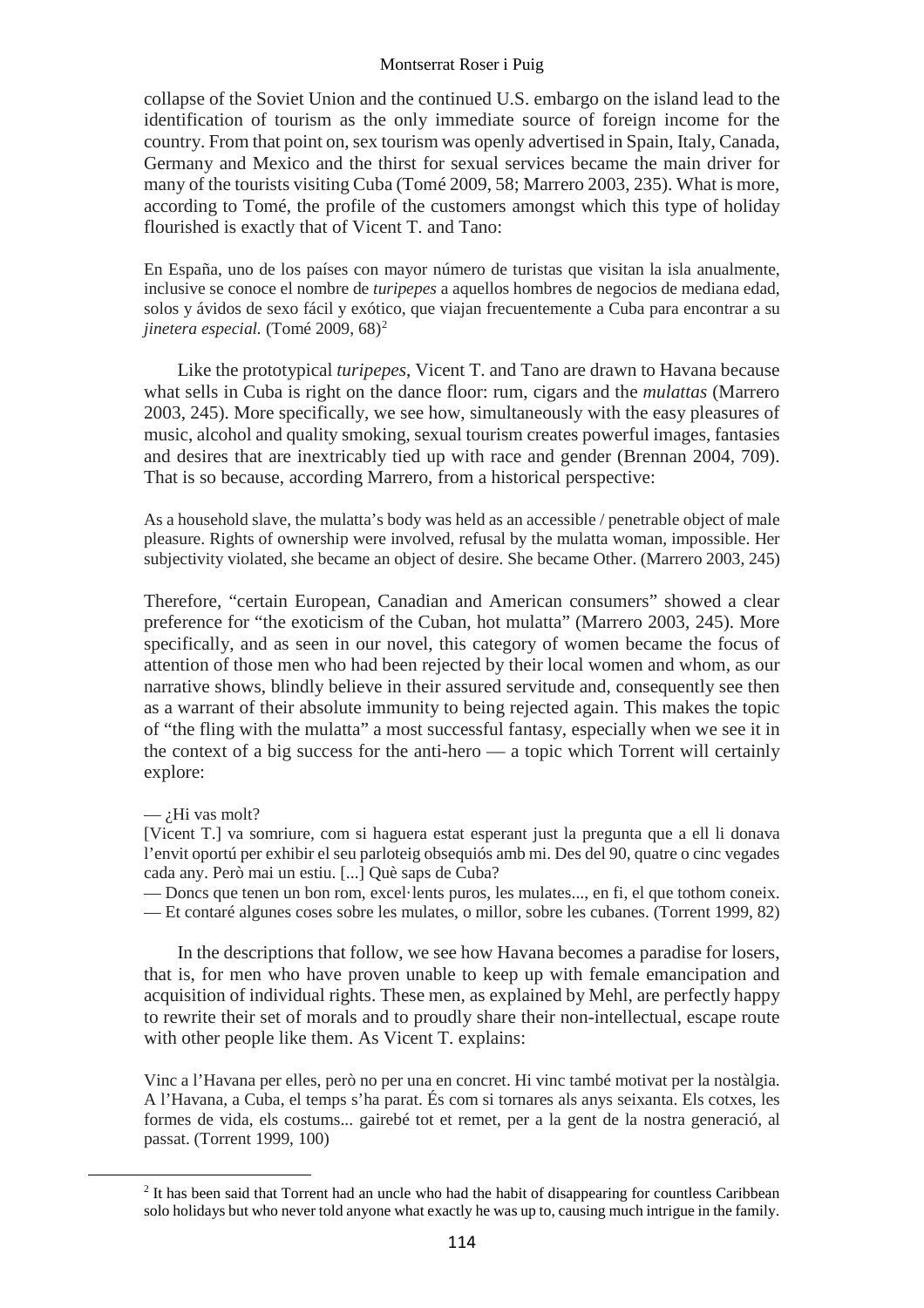The problem is that, as Brennan explains when talking about her research in the Dominican Republic:

The proliferation of sex-tourist destinations/sexscapes throughout the developing world reflects global capital's destabilising effects on less industrialised countries' economies where globalisation of capital not only shapes women's work options in the developing world, but also often forces them into dangerous and insecure work. (2004, 709)

When that is the case, this economic pressure often results in the women moving to Western countries to earn money for the family. However, in Cuba women cannot easily be sent abroad and therefore they await the tourists in their own country and, if they can, get them to pay for a better home for them. This unfolds a most interesting game of mirrors, because in Western European cultural norms, "there exists an implicit, socially marked distinction between sexual promiscuity, which does not involve an economic exchange and prostitution, which does" (Marrero 2003, 247), but when going to Cuba "the men claim to be looking at a relationship that offers sexual pleasure, but not to be casual prostitute users and regard themselves as "decent"' (238). This we can see in our novel, as "Ferran Torrent presents a gallery of characters who are perfectly moral in their apparent immorality" (Pons 1989, 6). Then, again, Cuba offers an interesting variant to other countries in that:

The women involved in *jineterismo* do not identify themselves as prostitutes because they see themselves performing actions that are a means to an end (relations with tourists are promoted by the need for acquiring dollars as cash currency). […] *Jineteras* refer to themselves as being "en la lucha", which has historically been associated with the Cuban Communist resistance stance against US political and economic imperialism. (Marrero 200[3](#page-6-0), 238)<sup>3</sup>

Indeed, in her studies, Marrero notes that it is important to remember that "[t]he Revolution claimed to have eradicated prostitution since the 1960s" and that it was reputed to have also "removed the kind of international tourism that had made the island notoriously corrupt prior to 1959" (2003, 238). This explains why, even with its blatant similarities, what existed in Cuba in the 1990s could not possibly have been described with the same terms as it did before the Revolution. And this is exactly what tourists like Vicent T. and Tano use as a means of excusing their behaviour. Indeed, even amongst Cuban women, there is a perceived difference between doing the bars and having regular clients, as the latter offers more security to both parties (even though often both parties withhold sensitive information) (Brennan 2004, 711). In essence, Cuban sex workers not only pretend that they desire their clients and enjoy sex with them, but that they love them deeply, too<sup>[4](#page-6-1)</sup> (711). That way, sex tourists not only are not forced to see themselves as the type of men who have to pay for sex, but as men who could even be in love: "A Cuba la vida és difícil", says Vicent T., "tu estimes... bé, no saps si l'estimes a ella o el que ella t'ofereix, que són dues coses ben diferents" (Torrent 1999, 201), but to him, that is academic. However, while from the perspective of modern extimacy, popular *savoir faire* is often rated higher than oldfashioned common sense, intimate disclosures such as those in *Living l'Havana* can expose social complexities capable of plunging the unexpecting individual out of its simplistic depths. Here is where "the value of personal testimony in the public space" (Mehl 1996, 77) comes into its own:

<span id="page-6-1"></span><span id="page-6-0"></span> $\overline{a}$ 

<sup>3</sup> Marrero wrote her articles after a long stay in Cuba doing fieldwork in 1997.

<sup>4</sup> In fact "the men are all potential dupes, essentially walking visas, who can help the women leave the island" (Brennan 2004, 711).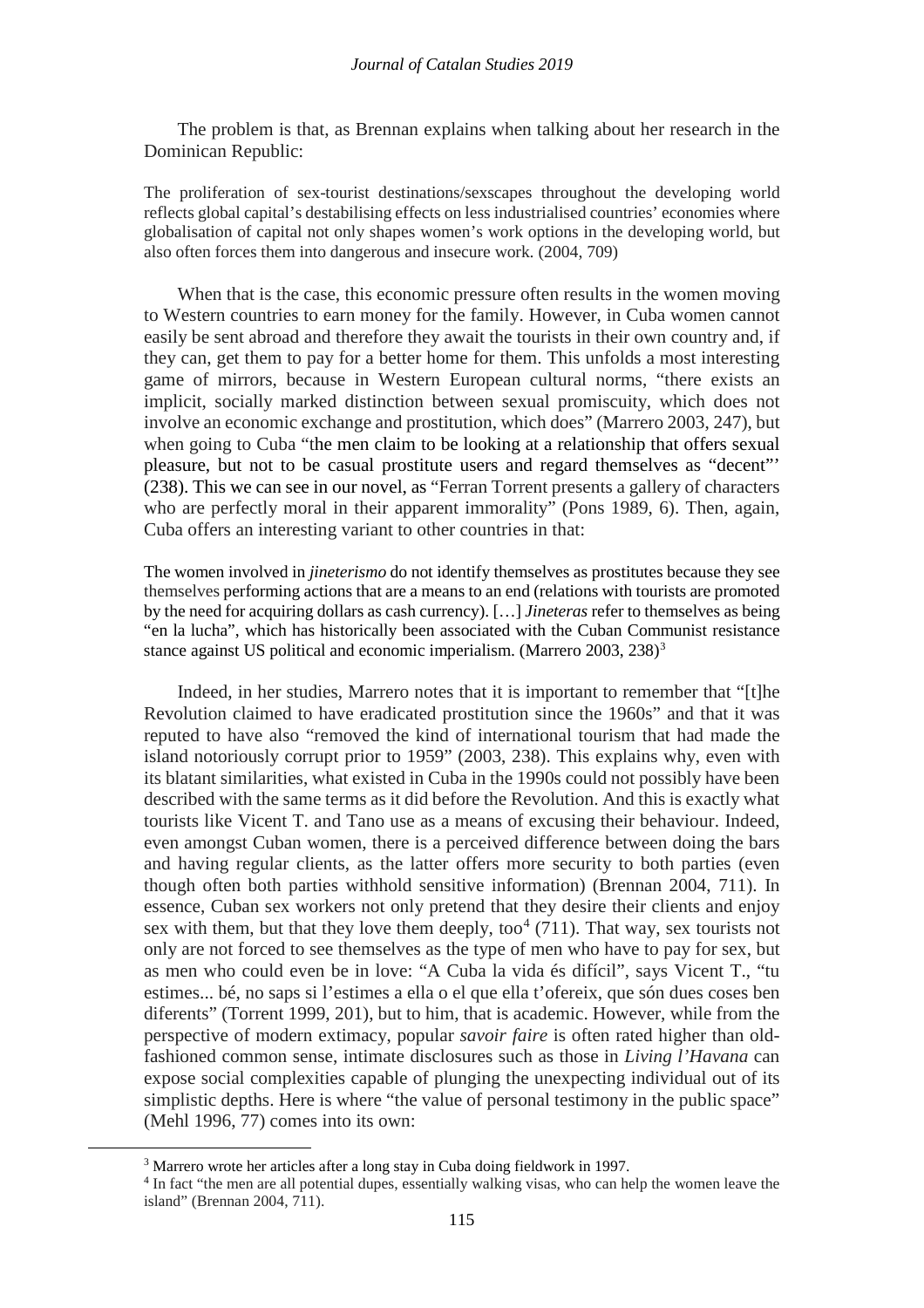In the contemporary situation, the mulatta, as a highly prized commodity, has an added dimension: she can manipulate not only men's desire but also its cost. This allows her a measure of control over the situation, which ultimately translates into control over how many American dollars she gets for her services. This space for negotiation, and the fact that *jineteras* are free agents without a pimp, allows them to redefine standard economic, capitalistic notions of (sex) consumerism. (Marrero 2003, 245)

And here is where Vicent T.'s street wisdom comes in handy, because, as he knows full well:

Si et diuen "tú no eres blanco, mi amol" estan suggerint que ets un bon amant. Són dones amables i en certa manera caritatives, no trobes? Ara tot això no és gratuït. Nosaltres representem un món a què elles volen accedir i procuren encisar-te amb la millor arma que saben usar i que tu, al capdavall, busques. I ací, sovint, es produeix el conflicte. (Torrent 1999, 134)

The exhibition of vulnerability will thus become central to the public revelation of intimacy, and, in turn, it will confirm the individual's testimony as real, useful, and more valuable than a professional, academic or establishment-empowered, patronising lesson on human values. As Vicent T. goes on to explain:

El conflicte, doncs, ve quan t'enconyes amb una cubana. T'ho dic per experiència pròpia. Les coses com siguen, no t'amagaré detalls privats. [...] Aleshores estàs venut, perquè es converteix en una obsessió. Seus al porxo de casa i somies en la pell suau, fina i lleugerament entresuada d'ella; somies les seues natges, tibants i brillants... (Torrent 1999, 181-187)

This type of revelation, so typical of reality TV, not only becomes uncomfortable for the audience, but also deeply moving and fascinating, as noted by our narrator/protagonist:

Vaig mirar a la meua esquerra, comprovant que cap dels passatgers no ens estiguera observant, perquè Vicent T. exhibia un to de veu melós i amb les mans dibuixava el cul pompós de la cubana. Era un espectacle bastant divertit, per cert —semblava que la tenia entre els braços. (Torrent 1999, 187)

This lack of self-reflexivity allows the men involved to maintain a self-image of a good guy, someone who is irresistibly charming. "He can also think of himself as generous for helping out this poor young woman" (Marrero 2003, 243-44), and therefore he feels comforted by adhering to a type of scripted behaviour of consumption (239), which is deeply in tune with the matter-of-fact attitude towards the acquisition of good and services so engrained in today's credit-card-indebted society. This self-(dis)identification seems to go both ways in our story as, on the one hand, the men do not admit to being sex tourists, but like the women, claim to be in love (or almost in love) with their lovers while not wanting commitment and, on the other, they tell us about Havana, warts and all, without filters and in a jocular, cynical but healthy way, while at the same time disclosing many gratuitous details on their own personal feelings, needs and limitations. In this respect, we can argue that, though talking to an audience, the characters of *Living l'Havana* expose the intimate details of the relationships that they try and fail to fathom and fully reveal what they had thus far relegated to the category of the unsaid.

## **4. Conclusions**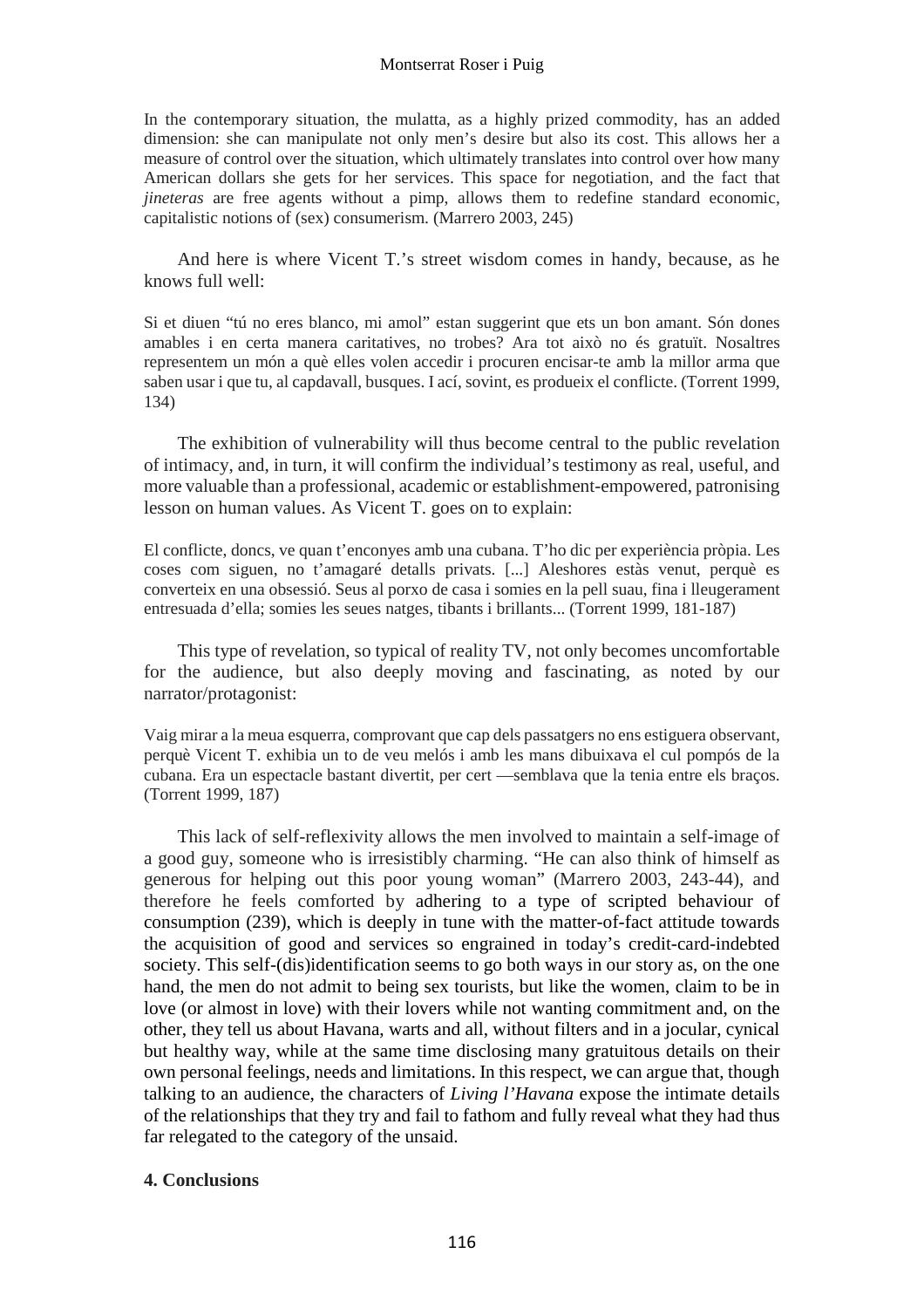In all, we can say that the historical and ideological backdrop on intimacy, extimacy and subjectivation is useful to us, because Torrent wrote his novel at a particular moment (the 1990s, before the boom of social media, but at the time of the explosion of reality TV) when these concepts were being shaped and, also because in the techniques that he uses as a writer, he leans on the wisdom derived from the random experiences of a couple of unsophisticated individuals, rather than on the words of the wise and the good that one could have easily acquired by purchasing a published guidebook.[5](#page-8-0) As Torrent states: "Mi obra siempre trata de vividores perdedores" (Obiols 1999), and *Living L'Havana* is no exception. That is, while in the introduction to the book Ramon Barnils says that Torrent went to Havana "a aclarir tot aquest embull de comunisme i llibertat […] perquè els que no hi hem anat […] en puguem finalment treure el trellat" (1999, 7), Torrent himself declares that his intention was not to comment on the social and political issues of the Cuban capital, because, "[c]on el tiempo que estuve allí, no tengo derecho a entrar en este tipo de análisis" (Obiols 1999). Therefore, I am happy to argue that it is more likely that the real intention of the piece was to talk about Havana and its lure and to investigate the magnetism it exerts upon the real, ordinary people who like it as a regular destination. As a topic that has been relevant to many ordinary people in Spain and which, according to modern values, had always been hushed, the position of this narrative would coincide with that of those who express the extimate "wish to divide intimacy equally between people and share what used to be a well-guarded secret" (Mateus 2010, 64). In that context, Vicent T. could represent an example of someone who had been forced to live with a traumatic and damaging love relationship which he could never talk about and who keeps his sanity through his regular visits to the city. Tano, who, being more pragmatic, could be seen as the quiet man who has sussed out the ins and outs of sexual encounters in Havana, and has settled for a regular lover, whom he keeps happy but distant. And the protagonist could be the receptor of the public message on inter-cultural (Valencian-Cuban) understanding that one would derive from watching a reality TV programme. In all cases, the public intimacy shapes an extimacy due to the individuals' earlier prevention to communicate their interior feelings, ask the unasked specific questions; receive the unfiltered, unhipocritical answers they long for and enjoy the opportunity of now expressing their deep or not so deep thoughts to an uncritical audience (to the rest of the people seating nearby in the plane and, by extension, to all the readers of the book).

In this respect, we have seen that Torrent's account of the two Valencian peasants who travel regularly to Havana to fulfil their sexual and emotional needs has been proven to transcend the entertainingly anecdotal to become a study in the ways in which contemporary narrative can contribute to the commodification of intimacy. That is, by looking at the text from the perspective of extimacy and subjectivation, helped by many of the techniques that we often identify with the television of intimacy and a big dollop of humour, we can see how the relation of the intimate and the exterior ceases to be a duality and becomes a new reality that exploits the recent push towards public intimacy and foretells the developments that social media are staging for us today.

<span id="page-8-0"></span> $\overline{a}$ 

<sup>5</sup> For instance, the description of Vicent T. and Tano's appearance at the airport in their holiday attire and their explanations and mannerisms as the bottle of Cardhu empties, are nothing but carnivalesque.